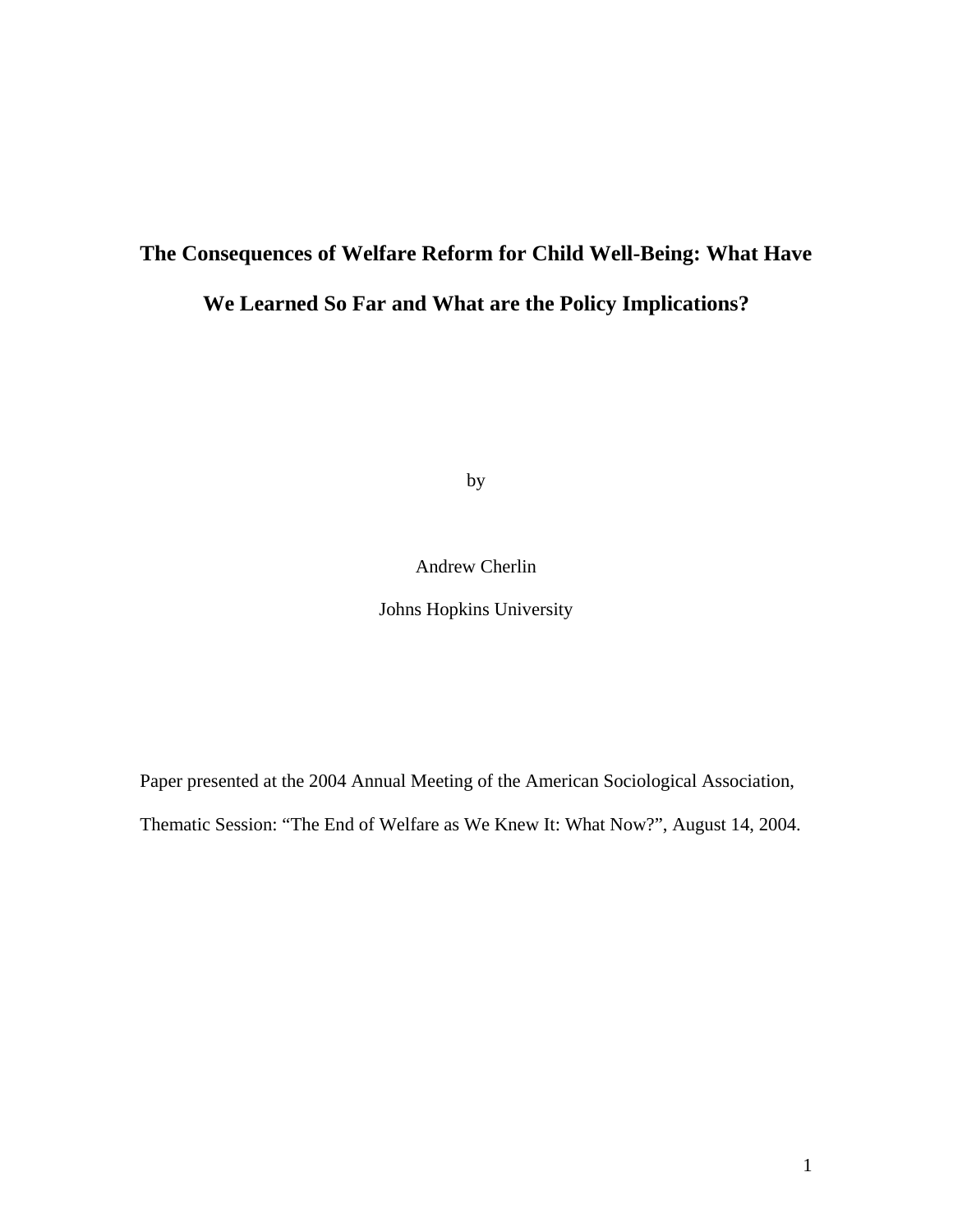You have just heard presentations on how single mothers are doing in the welfare reform era and about marriage and relationships among low-income women and men. In this presentation, I will discuss what we have learned about welfare reform and child well-being from social scientific research and what we still don't know. And I will address the "What Now?" question in the title of our session with some general comments on the policy implications of these findings.

Let me first say what question I am *not* responding to: How are children in lowincome families doing? If I were to ask this question, the answer would be that they are not doing nearly as well as economically-advantaged children. We should take that as a given for this presentation. Rather, I am responding to a narrower question: How do lowincome mothers' transitions off welfare and into employment affect their children's wellbeing? Are they doing worse than before? Better? The same? I am making this point because I am about to present some findings that are not as negative as many had assumed. When I have done this in the past, some in the audience have mistakenly thought that I was claiming that poor children are doing just fine. I'm not. Rather, I'm looking at the trajectory of children's well-being as mothers' work and welfare transitions unfold.

#### The Studies

Two types of large-scale studies of this topic that have been carried out over the past several years. The first type consists of evaluations of random-assignment studies in particular communities, in which one group of families is subject to the normal, prewelfare-reform rules and a second, "experimental" group has the rules. These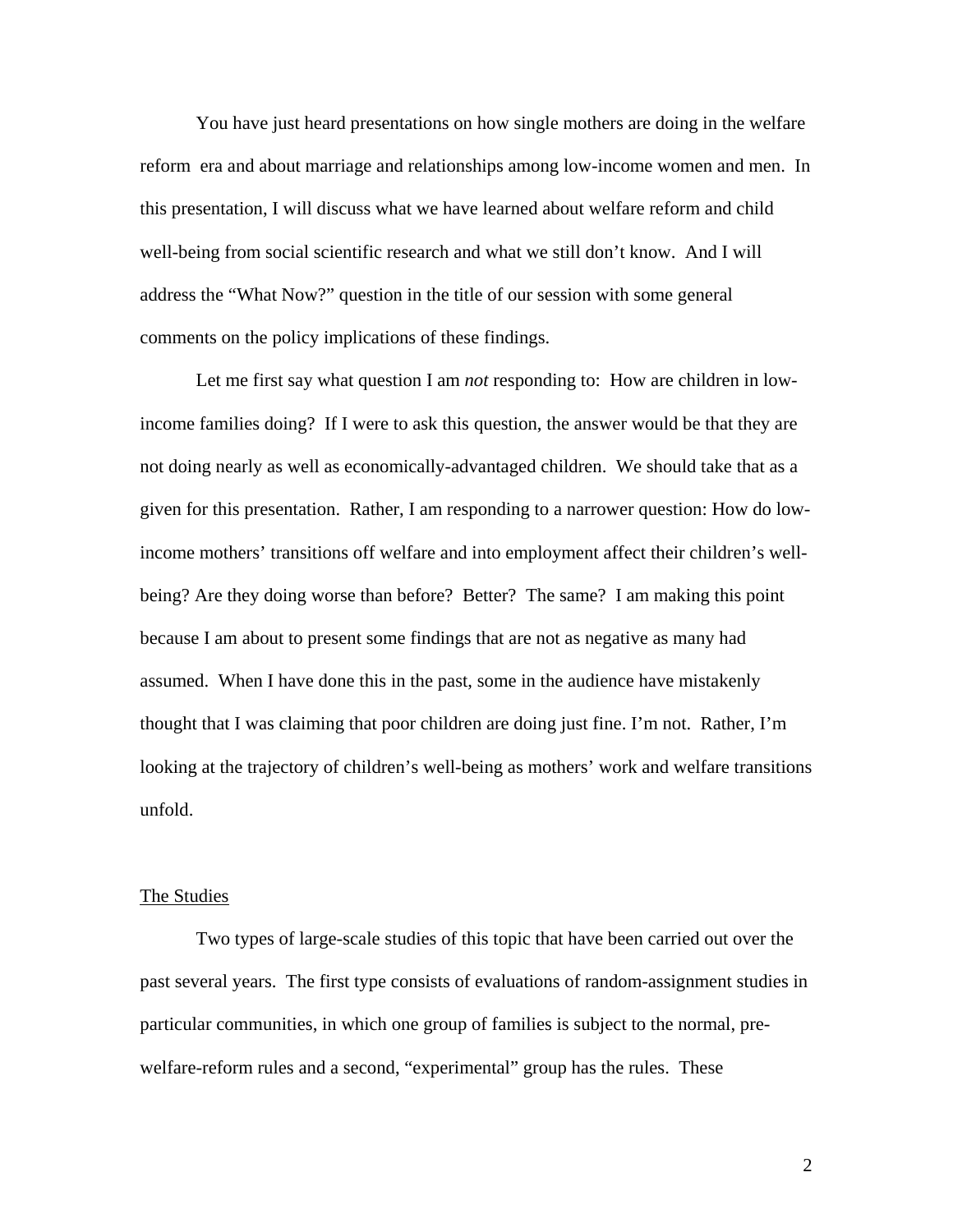modifications included a combination of work requirements, time limits, and earnings supplements for those who are employed. The studies contained limited but useful measures of child well-being. Because they are based on random assignment, one can compare the well-being of children in the experimental and control groups and conclude that any differences are the result of some part of the experimental "treatment." However, random-assignment studies aren't designed to provide much guidance on what the processes that cause these results might be. The Manpower Demonstration and Research Corporation (MDRC), which conducted many of these studies (often well before PRWORA – the federal welfare reform bill – was passed) assembled them into a group of studies that it meta-analyzed. They call the group the "Next Generation Studies."

The second type of large-scale study is the longitudinal, observational study. In these studies, a population-based random sample is selected and then the families in the sample are reinterviewed at regular intervals. You have heard today already about two of them: the Women's Employment Study and the Fragile Families Study. (I will assume that Sandra Danziger will have described the WES. If not, I will say that it is a sample of 753 single mothers who were welfare recipients in an urban Michigan county in 1997. Information was collected on a particular "focal child" for the three-fourths of the mothers who had a child age 2 to10.) (If Kathryn Edin has not described Fragile Families, I will describe it: a study of new mothers and their partners, if any, in urban hospitals in 20 cities. About 3,000 unmarried and about 1,000 married.) Fragile Families does have a child component, but it has not yet published detailed child well-being papers that are comparable to the other studies I will be talking about today. The observational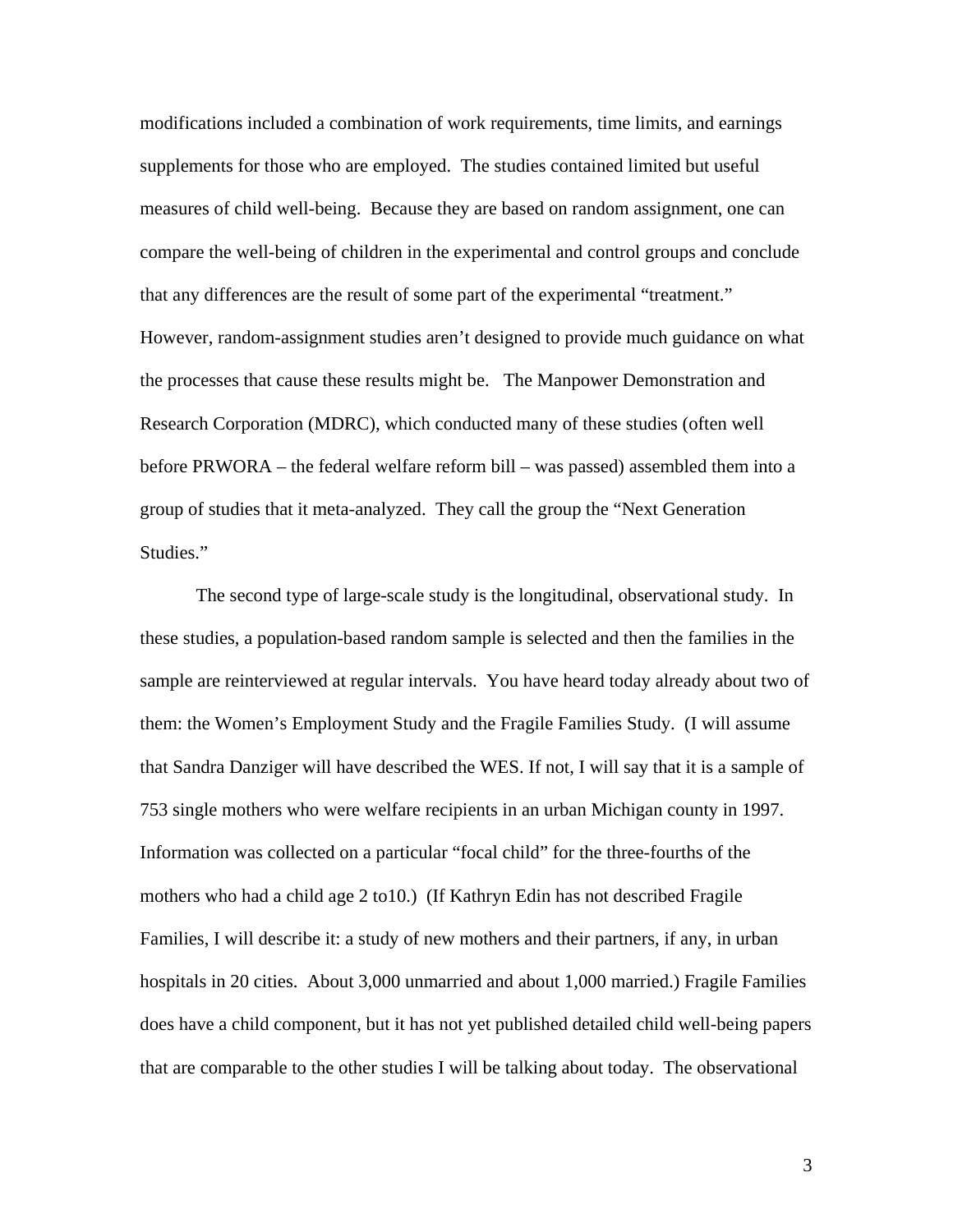studies offer a more detailed picture of the processes that are occurring, but they cannot rule out the possibility that some unmeasured variables are driving both the processes and the outcomes.

A third observational study has come to be known as the Three-City Study, which I have coordinated with a large group of co-investigators. The Three-City Study is similar to the WES, except that:

1. Our sample was selected from low-income neighborhoods of Boston, Chicago, and San Antonio in 1999.

2. Our sampling points were children in one of two age groups, 0 to 4, or 10 to 14, and who lived in households with incomes less than twice the poverty line. So it is fundamentally a sample of children; and for each focal child, we interviewed a caregiver, usually the mother. We had other components to the study that I won't be mentioning today.

3. We included families that were not receiving TANF as well as families that were. So we can examine employment transitions that were independent of TANF.

4. We had more extensive measures of child well-being, including direct measures obtained from the children.

We interviewed the children and their families twice: in 1999 and 2001. The randomassignment studies and the observational studies are pursuing somewhat different questions. The former are testing the specific effect of varying one component (or a few related components) of a particular welfare program on children's well-being. The latter are observing the correlates of movement into and off of welfare and into and out of employment on children's well-being. (See Moffitt, Chase-Lansdale, and Cherlin, [2004]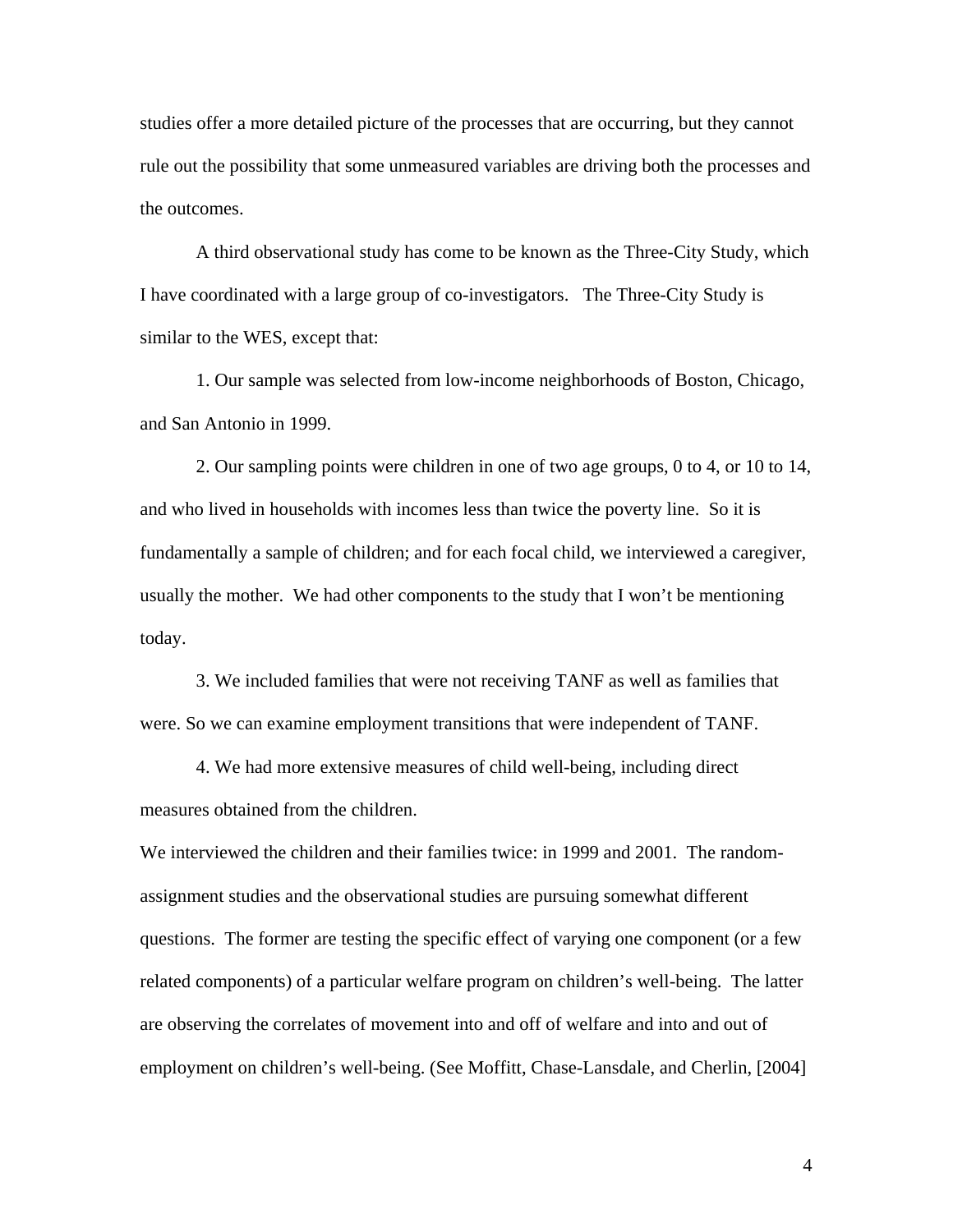for a detailed comparison of our study with the Next Generation Study.) These movements may not be the direct result of time limits or work requirements. So the observational studies are not testing specific welfare reform policies. Still, we would argue that the new welfare rules influence the employment decisions of all low-income women and, for that reason, transitions in the general low-income population are relevant.

#### The Findings

Despite these differences, it is possible to compare the findings from the observational and random-assignment studies. For the observational studies, I draw here mainly on the major papers from the WES and the Three-City Study. These papers use either fixed-effects or lagged-dependent-variable models. They are, respectively:

Dunifon, Rachel, Ariel Kalil, and Sandra K. Danziger. 2003. "Does Maternal Employment Mandated by Welfare Reform Affect Parenting Behavior?" *Children and Youth Services Review* 25: 55-82.

Chase-Lansdale, P. Lindsay, Robert A. Moffitt, Brenda J. Lohman, Andrew J. Cherlin, Rebekah Levine Coley, Laura D. Pittman, Jennifer E. Roff, and Elizabeth Votruba-Drzal. 2003. "Mothers' Transitions from Welfare to Work and the Well-Being of Preschoolers and Adolescents." *Science* 299: 1548-52.

The MDRC/Next Generation findings have been presented in several reports. Two useful summaries, available on the MDRC web site are: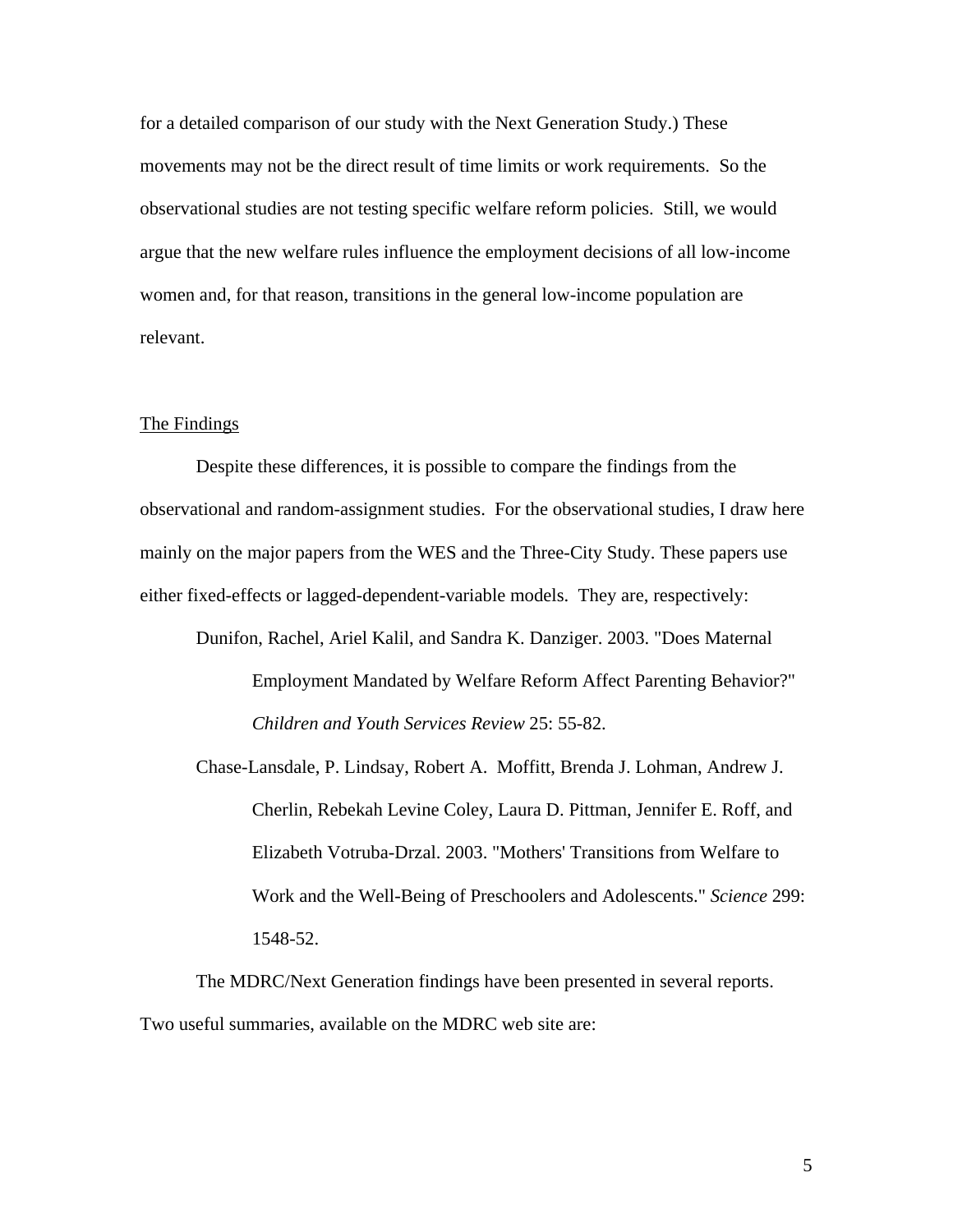Gennetian, L.; G. Duncan; V. Knox; W. Vargas; E. Clark-Kauffman; and A. London. 2002. How Welfare and Work Policies for Parents Affect Adolescents: A Synthesis of Research. New York:MDRC.

Morris, P; A. Huston; G. Duncan; D. Crosby; and J. Bos. 2001. How Welfare and Work Policies Affect Children: A Synthesis of Research New York: MDRC.

Table 1 compares the results of these studies. The two observational studies report very consistent findings: transitions off of welfare or into employment have no significant negative effects on child well-being – that is to say, children don't tend to become worse off than when they started. There are some suggestions of positive effects: The WES study finds that moving from reliance on welfare to a relying on a combination of welfare and earnings from paid work appears to reduce behavioral problems among pre-adolescent children. The Three-City Study found modest evidence of some improvement in adolescents' mental health when their mothers transitioned into employment. The WES families did not include many adolescents; but in a crosssectional analysis of wave 3 information from 1999, Dunifon and Kalil (2003) report that teenagers whose mothers left welfare or who were combining welfare and work were less likely to have been suspended or expelled from school.

The findings from the random-assignment studies are consistent with the findings of the observational studies for younger children but not for adolescents. They also find no significant negative effects for pre-school and elementary school children. Like the WES, they find evidence for positive effects of programs that provide earnings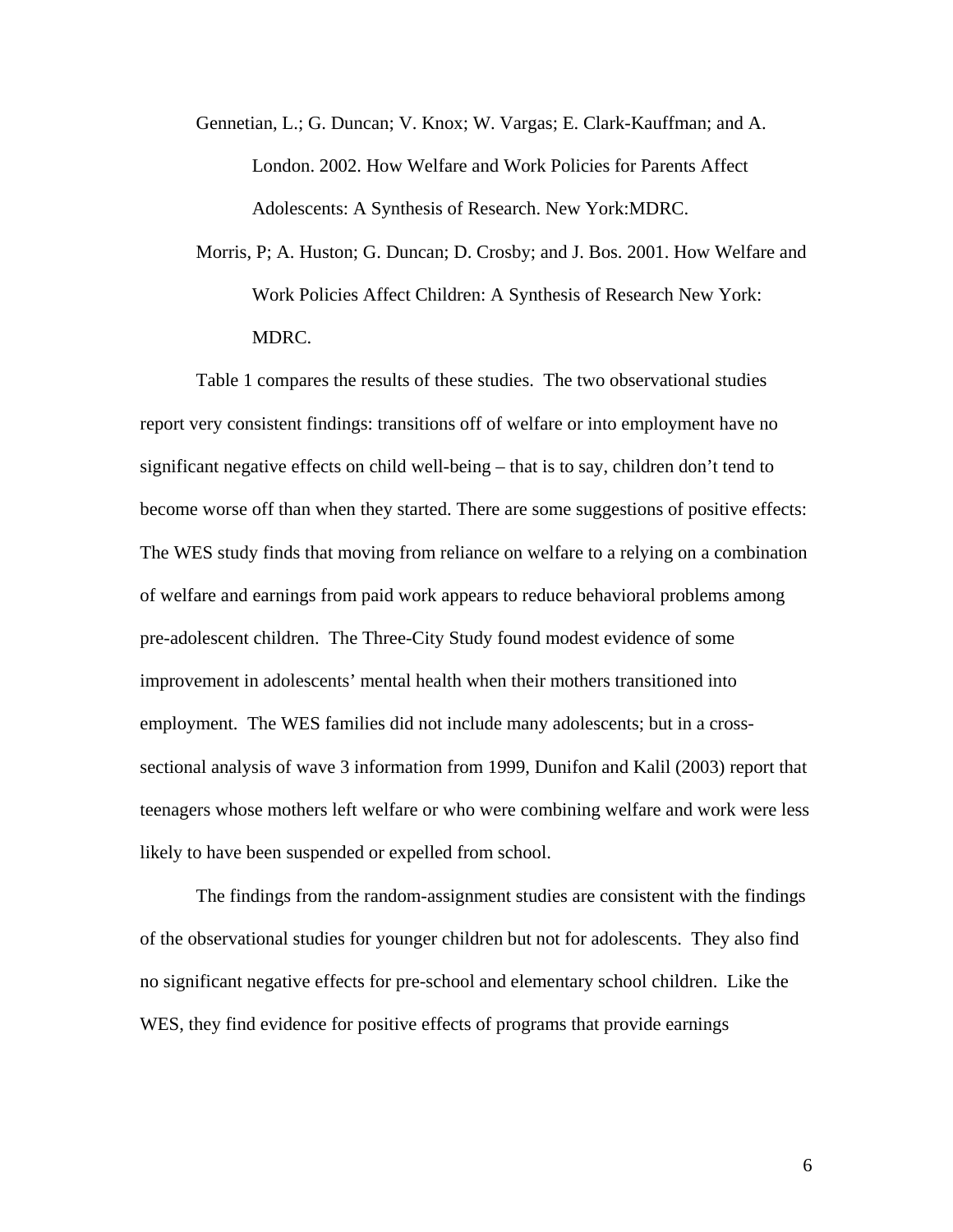supplements to mother who were employed: children's school achievement increased, and in some studies their behavior problems lessened.

But, unlike the observational studies, the random-assignment studies do find some evidence of negative effects of work requirements on the schooling outcomes of adolescents. According to parents' reports, the adolescents in the experimental group were not performing as well in school and were more likely to repeat a grade. In addition, those with younger siblings were more likely to be suspended or expelled or to drop out of school – findings which, the authors speculate, may reflect a greater burden of caring for younger siblings while mothers are at work. (But they have no direct evidence for this conjecture.)

So to summarize the findings to date: None of these studies has found any significant negative consequences for younger children when their parents make transitions off of welfare or into employment (in the case of the observational studies) or when they are subject to various work-oriented experimental programs (in the case of the random assignment studies). In fact, there is evidence that providing mothers with earnings supplements – either through continued welfare receipt or wage subsidies -- may be beneficial to younger children.

But the observational studies and the random-assignment studies have conflicting findings concerning adolescents. The observational studies find either no effects or hints of positive effects of mothers' employment on adolescent mental health or school performance. The random-assignment studies find evidence of negative consequences for school performance. The random-assignment studies didn't have measures of mental health, and Three-City Study didn't have teacher reports. So it's difficult to know the full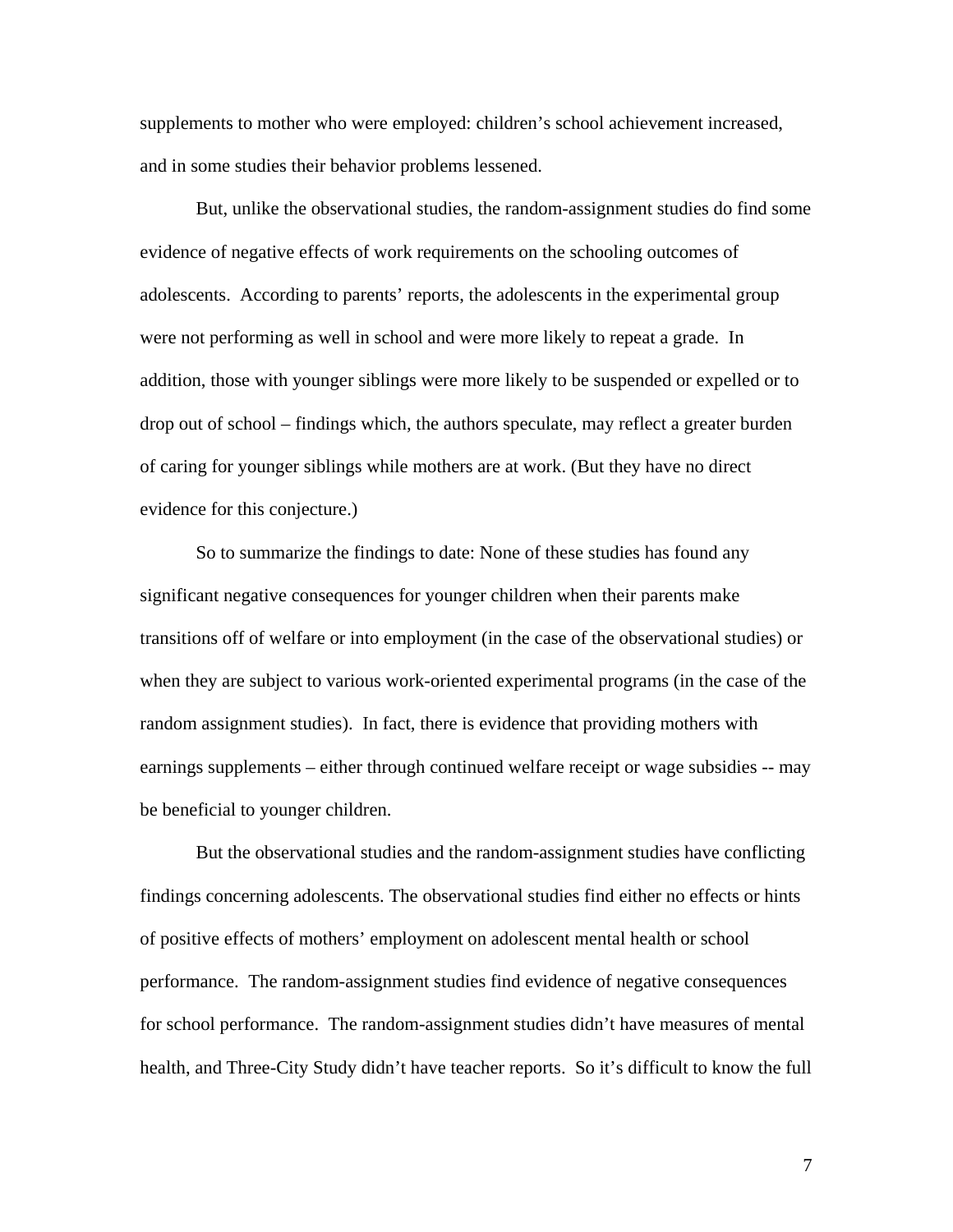picture, but we must consider the possibility that adolescents' school performance can worsen in the course of mothers' transitions.

There are some important reasons, however, why this may not be the final story of the effects of welfare reform on children. First, all of the data collection for these studies was completed before the economy weakened in the second half of 2001. Welfare reform had the good fortune to be launched during the strongest economic boom in decades, but the economic climate is now much less favorable. Econometric studies suggest that both lower unemployment and the PRWORA reforms contributed to the sharp caseload decline (and that the expansion of the Earned Income Tax Credit, a wage subsidy, may also have contributed) (Ellwood, 2000; Schoeni and Blank, 2000). But since then, unemployment rates have risen, and the caseload decline has stopped. In a weaker economy, mothers may have more difficulty finding and keeping paid employment. And the jobs they find could place more strain on families if they are lowpaying or involve evening, night, or weekend work.

Second, relatively few welfare families had reached their time limits until very recently. Twenty-two states have adopted the federal five-year time limit, and state programs typically did not begin until 1997. In many states, including those with shorter time-limits, welfare agencies have extended the benefits of families that reached the limit but in which the mothers were making a good-faith effort to find a job or faced particular hardships. As of December 2001, only about 54,000 families had reached the federal five-year time-limit nationwide, and only about 8,000 had had their cases closed due to time limits and were receiving no other assistance (Bloom et al, 2002). Thus, until very recently, most welfare exits were in some sense voluntary: facing pressure to work and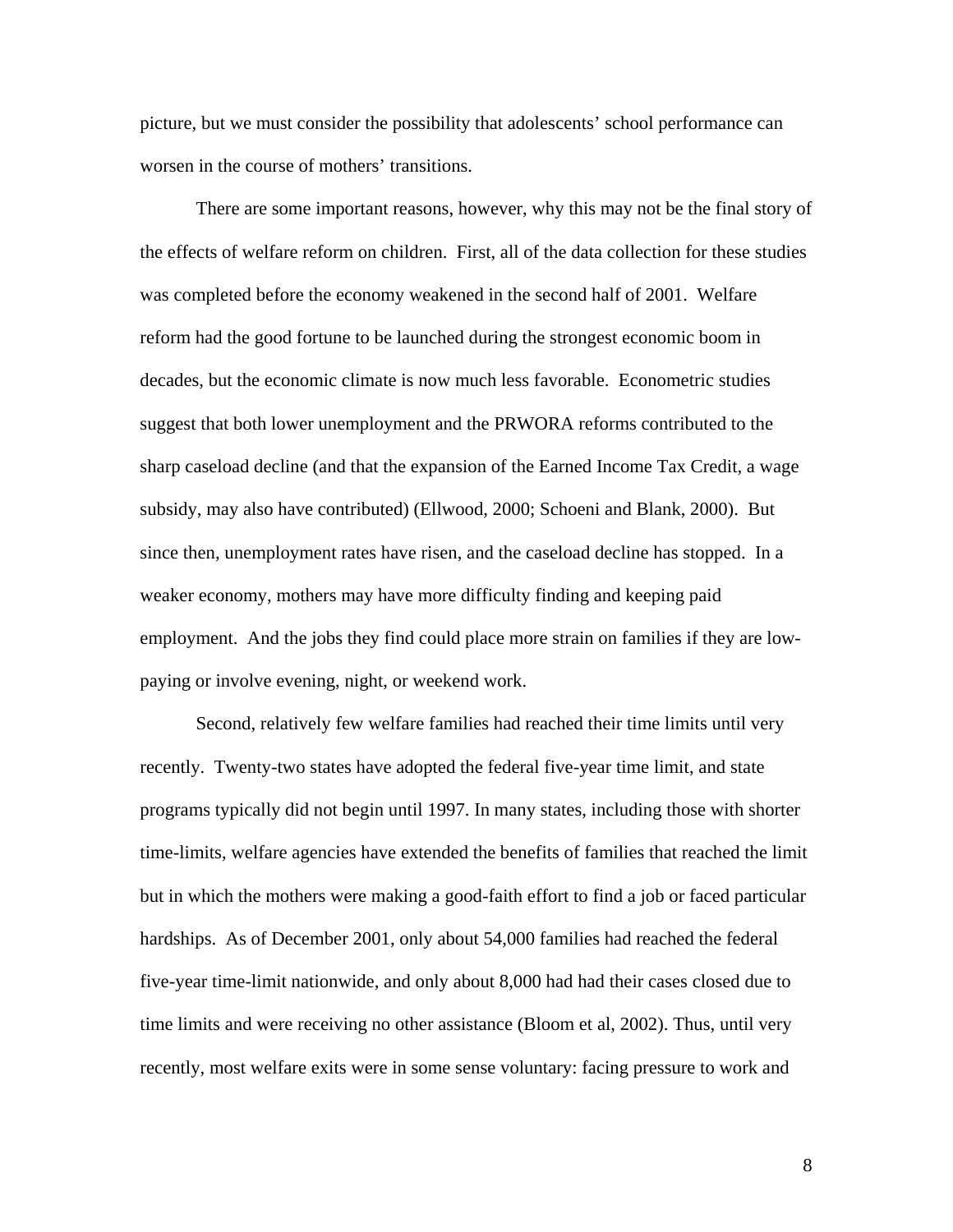under the shadow of a time-limit, parents found jobs or left for other reasons before they had to. We know little about how families will fare who are forced to leave the rolls because they have reached a time limit.

Third, the findings reported so far could reflect short-term effects that will change in the long-term. Both observational studies had durations of two years or less. Some of the mothers who have had initial successes in finding jobs may not be able to make a secure transition to employment. Some children who were initially doing well may experience difficulties. Families will face the end of transitional benefits such as medical insurance coverage or child care subsidies. On the other hand, the functioning of mothers and children may continue to improve following their exits from welfare. Mothers may move up the job ladder and improve their financial well-being and family functioning, leading children to experience fewer emotional and behavioral problems and greater success in school. Moreover, in the longer-term, the signals of welfare reform could affect marriage and childbearing rates as well as school completion and work among lowincome youth and young adults.

Because we think the story is not finished, our research group applied for, and has received, a grant from the National Institute for Child Health and Human Development to conduct another wave of our Three-City Study, beginning in early 2005, which will be almost six years after the first wave was conducted. We will also interview one of the children's teachers. The WES study has conducted two more waves since the papers I have discussed were published. The most recent wave was carried out in 2004. I am sure that analyses that include these later waves are underway I hope that the policy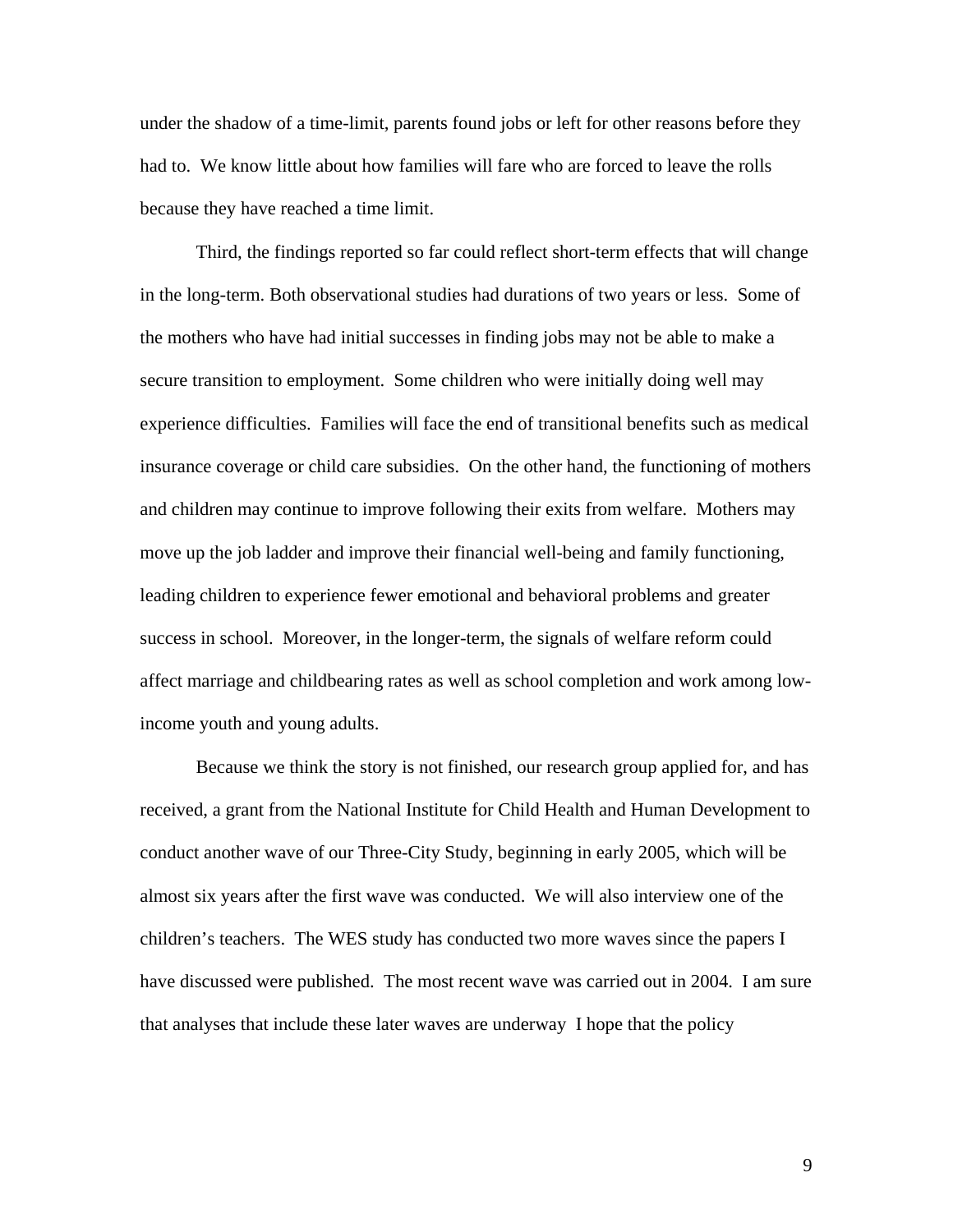community is still interested in this issue when our reports on the long-term picture are completed.

#### What Now?

Let me turn now to the question raised in the title of our session: What now? And allow me rephrase the question: How should progressives respond to what we know so far about welfare reform and children? By progressives, I mean leftist/liberal and feminist scholars and observers, who, based on past experience, probably constitute 80 to 90 percent of this audience. I count myself among them.

I have argued that the full story of the effects of welfare reform on children isn't known yet. Nevertheless, I think that progressives must confront the reality that, so far, the effects are far less harmful than we had thought. In the case of younger children, researchers have so far uncovered no negative effects at all, be it through randomassignment or observational studies, and some evidence that there can be beneficial effects, when mothers make the transition to employment. That is not what I expected in 1996, and I think most progressives had expectations similar to mine. To be sure, the economy was very strong in the late 1990s, but even if you had told me that it would be very strong, I still would have predicted a more negative picture, even in the short term.

I think, therefore, that we must start by admitting to ourselves that our predictions were wrong. And then we should ask what we can learn from this fact. I am not completely confident that I know the right lessons for others, but I know that I have reached a few conclusions for myself. First, at least in the cultural context of contemporary American society, there may be something to the idea that long-term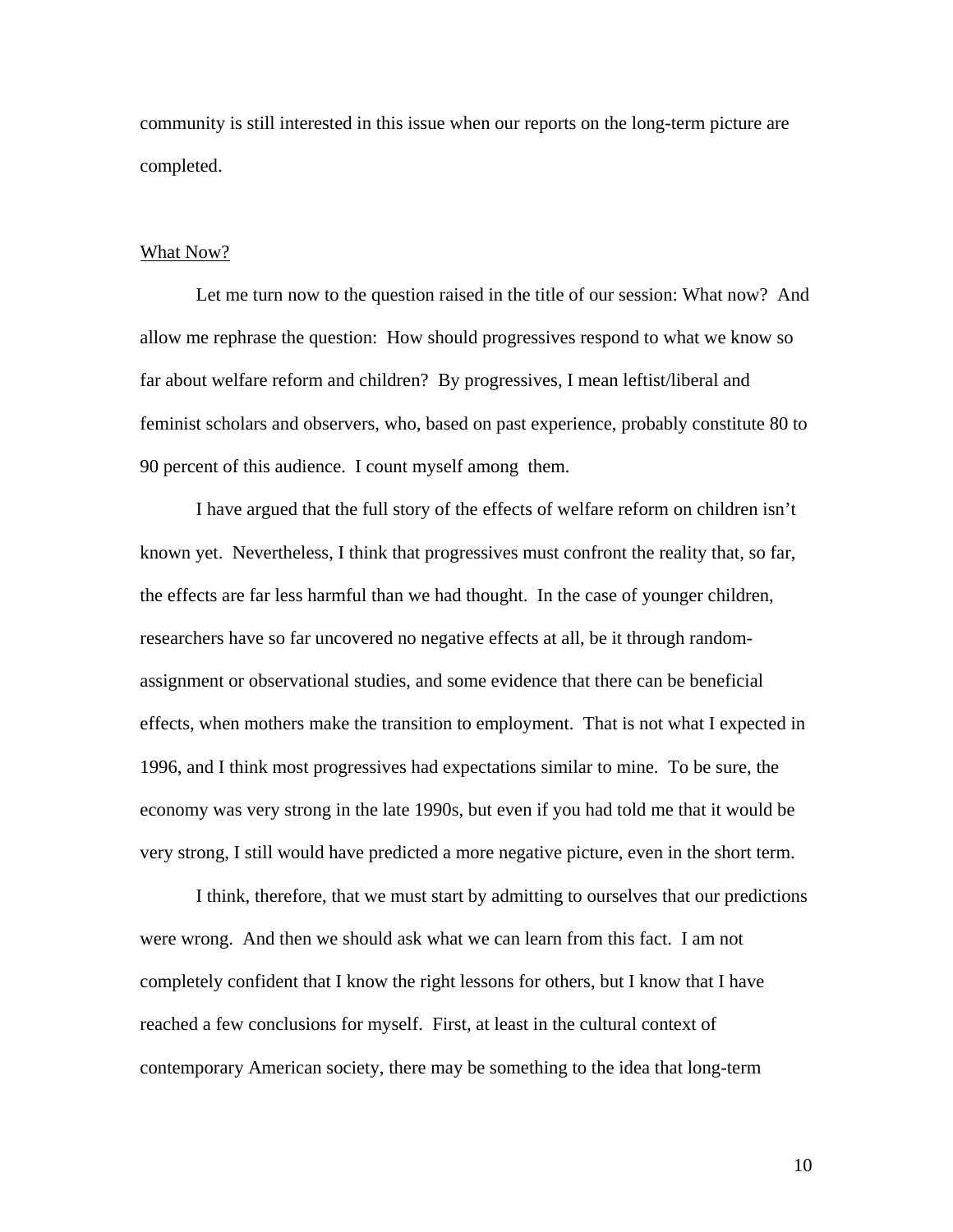dependency on public assistance is detrimental. I rejected this idea out of hand prior to 1996; but I can no longer confidently reject it. I would argue that progressives underestimated the importance poor mothers themselves attach to working outside the home. Some demeaned the kind of work that low-skilled mothers take: They were said to be "hamburger flippers;" their jobs were said to be menial and mind-numbingly boring. Yet we need not romanticize the hard work these jobs demand -- and we need not stop trying to improve wages and working conditions -- to see that Americans derive a basic dignity from employment, even if wages are low and opportunities for advancement are limited. When the welfare rules were revised to firmly require work (and the economy cooperated), recipients responded. Mothers who took jobs during the Three-City Study as security guards, grill cooks, shelf-stockers, or waitresses tended to report a substantial increase in self-esteem. "I started working again," a woman holding down two jobs said. "I started feeling good, I'm making my own money again." As a result of what I have seen, I now think the term "dead-end job" is a label that often doesn't fit the perceptions of low-income workers; and I will not use it again.

The implication I draw for welfare policy is that progressives should accept the basic principle of requiring work as a condition of cash assistance. To be sure, not all mothers should be required to work – those with health problems or who are caring for infants or for children with disabilities, for example, should not be – and they need not be required to work full time. Moreover, most will need substantial assistance, as I will discuss in a moment. But in order to receive cash assistance, they should work for pay at least part-time if they can finds jobs.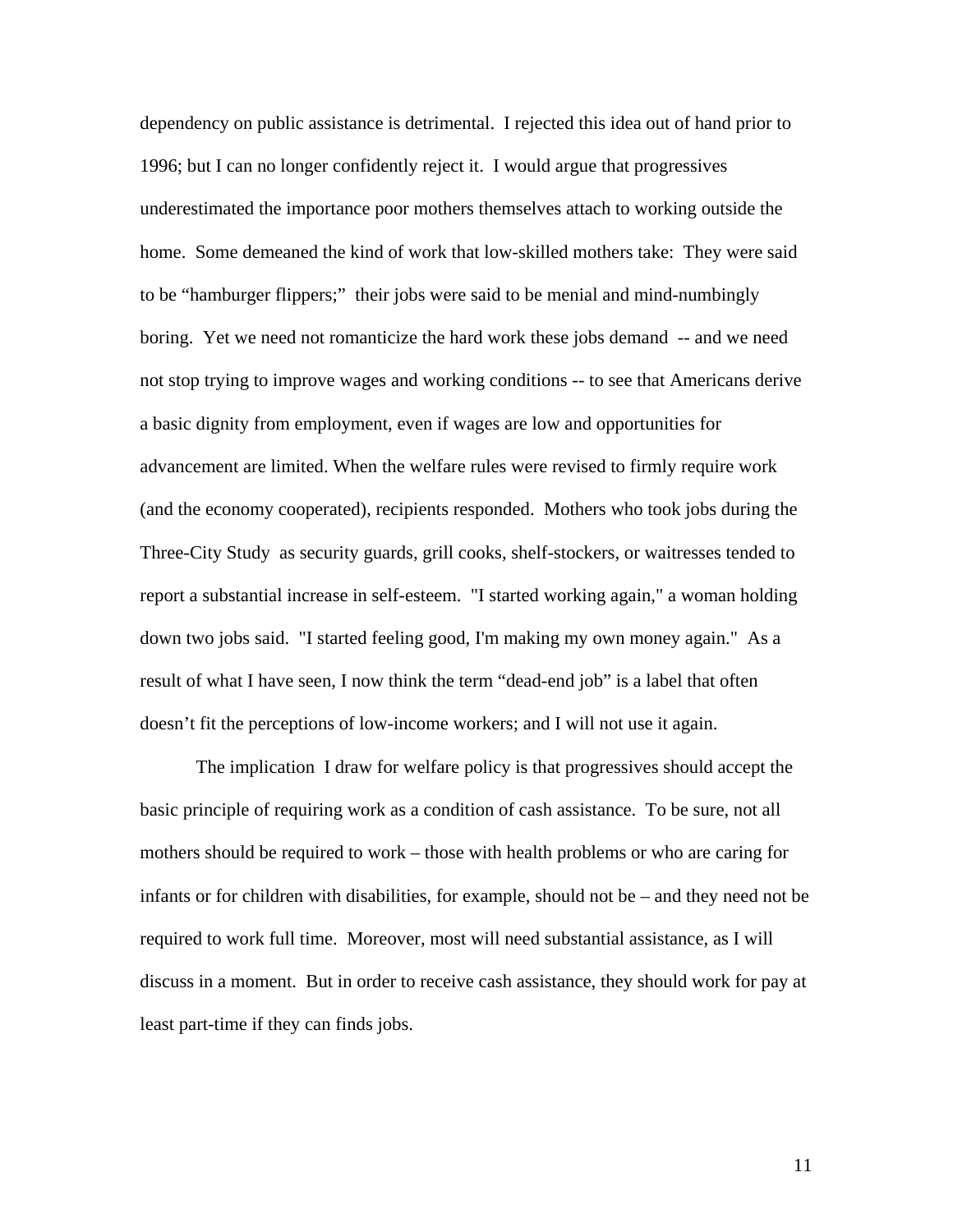My next conclusion, given that welfare policy continues to focus on employment, is that the most promising policy direction is to increase the support-system for employed parents. There are several findings in the studies suggesting that mothers and their children do best when the mothers can combine working for pay with income supplements – a package that has come to be known as "supported work." In the 1990s the EITC was increased, which did provide a greater income supplement for the working poor. But these increases (along with the relatively low minimum wage) still leave many poor- and near-poor workers with jobs that pay less than a living wage and provide inadequate child care options. Moreover, many do not have access to health insurance or cannot afford the premiums of the coverage they are offered. In our study, the longer a mother had been off welfare, the less likely she was to have health insurance (Angel et al., 2001). Consequently, advocating for improved support for employed parents is, I believe, the directions that progressives should take.

Still, it's surely the case that some mothers who leave welfare will not find work in our current economy. In the Three-City study, two-thirds of the mothers who left welfare but weren't employed had household incomes below *half* the poverty line. These families dove off the welfare cliff and have not yet surfaced. Some were dropped from the program after they ran afoul of rules requiring frequent meetings and regular forms to fill out. Others were laid off and have not been able to find another job. Some may have relapsed into substance abuse or been victims of domestic violence. Before 1996, the most disadvantaged single-parent families were on welfare; now many of them are *off* welfare and receiving neither cash benefits nor wages. Progressives should push for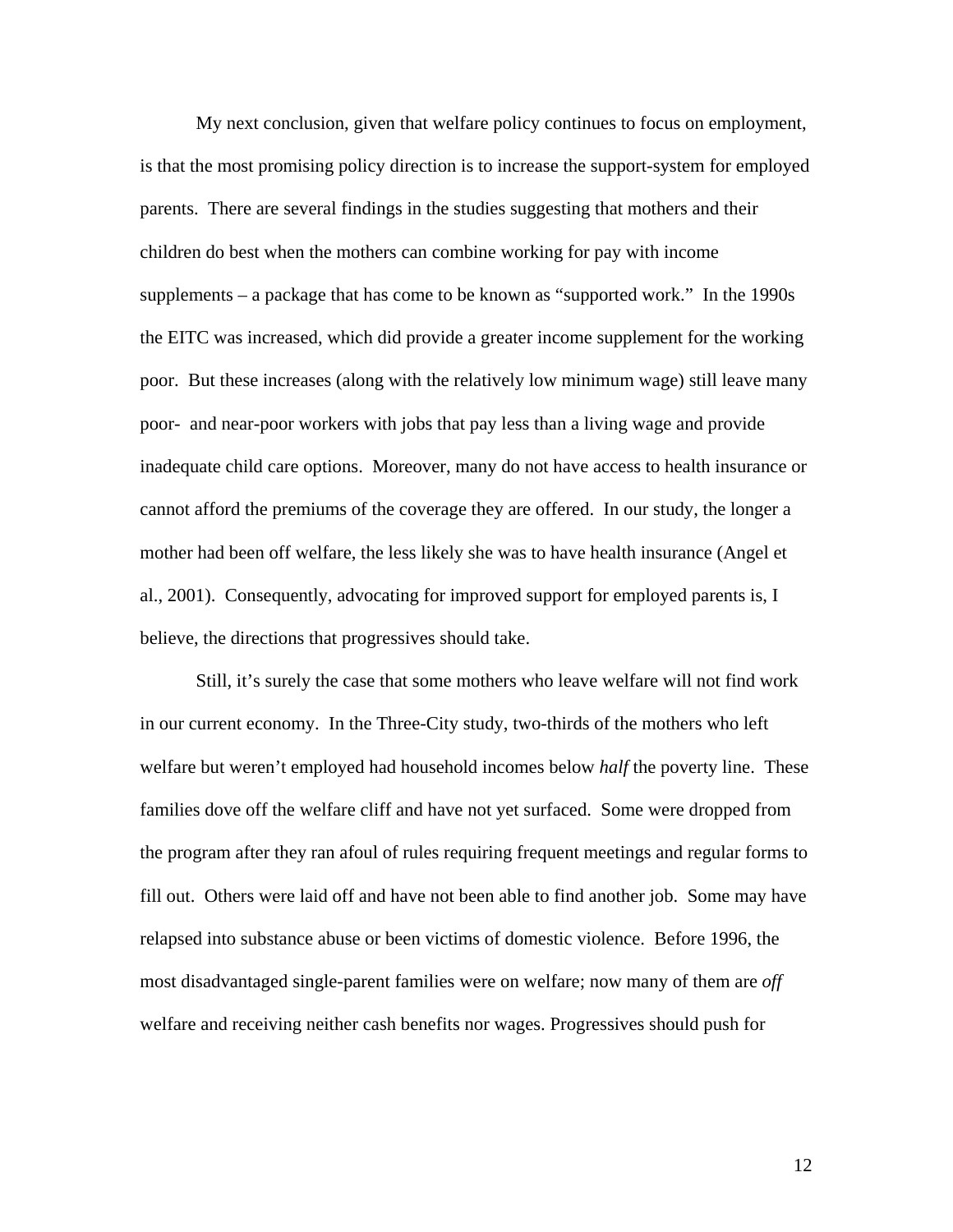greater outreach efforts and assistance for those who, despite good-faith efforts, just can't get or keep a job.

In contrast to the supported-work approach, some members of what is coming to be known as the "care work movement" still oppose work requirements for low-income mothers. The authors maintain correctly that we do not value sufficiently the work that women do in raising children and caring for the ill and infirm. Deborah Stone, arguing in The *Nation* magazine for a "care movement," criticized welfare reform for not tolerating women who want to be full-time mothers, "while – perversely – when they take care of other people's children for pay, as daycare workers or home health aides, for example, they are considered virtuous."

While I agree that mothers do important and undervalued caring work for society, I do not think that opposing work requirements is the right position for progressives to take on welfare policy today. (But neither do I think that the gratuitous increases in work requirements in the reauthorization bill now before Congress are needed.) There is, first, the political reality that a policy recommendation to abolish work requirements would gather almost no support in Washington at this time. Still, if that were the its problem, I wouldn't be opposed to it.

But in addition, it's hard for progressives to make a convincing case for a stay-athome policy. For several decades, now, liberals have pushed, with some success, for greater government support for parents who are employed outside the home. The implicit message has been that mothers should be able to work outside the home and still be good parents. Now, just when attention is focused on the poor, we have discovered the importance of the care work mothers do. It is as if liberals have now decided that poor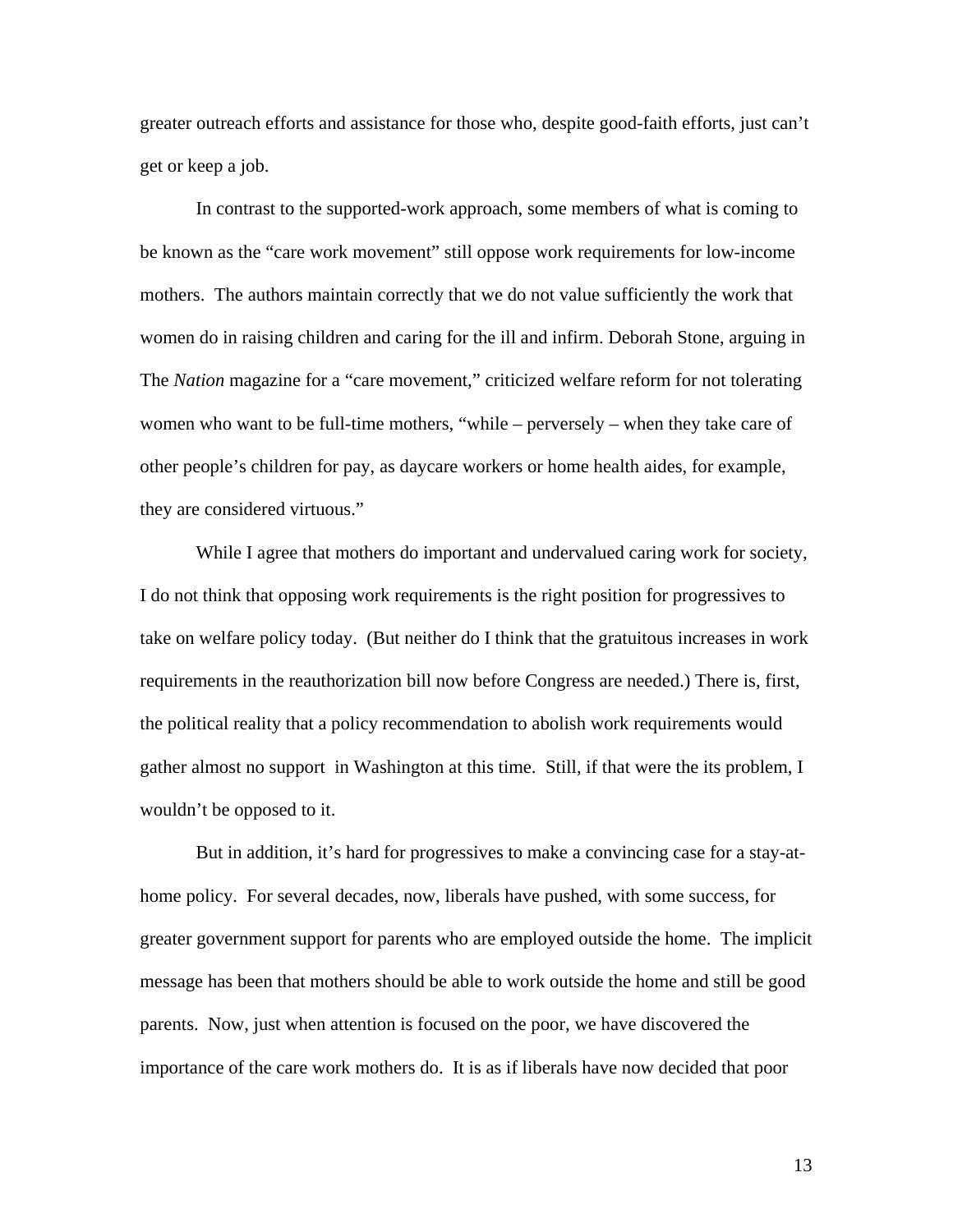women should stay home and middle-class women should work, while conservatives have decided that poor women should work and middle-class women should stay home. To me, the progressive position should emphasize compensating and supporting employed mothers adequately, not subsidizing full-time homemakers – a point, I think, that an earlier generation of feminists would themselves have made.

Most important, however, I think that the case against work requirements has been undercut by the findings so far from the studies I have reviewed today. These findings are strikingly different than most of us would have predicted. The evidence to date is that low-income mothers can undertake paid work without negative consequences – and perhaps with some positive consequences – for pre-adolescent children, while the picture for adolescents is mixed. I think that, although the story isn't finished, we have more than reached the point where some serious introspection is in order.

In sum, welfare reform has so far turned out better than we thought for children, although it remains to be seen whether it can be judged a lasting success. We are right to maintain that poor and near-poor families need more government support. But we would be ill-advised to push for a rollback of work requirements. Our commitment to helping the poor is not at issue. The question is whether we can learn from experience how best to do it.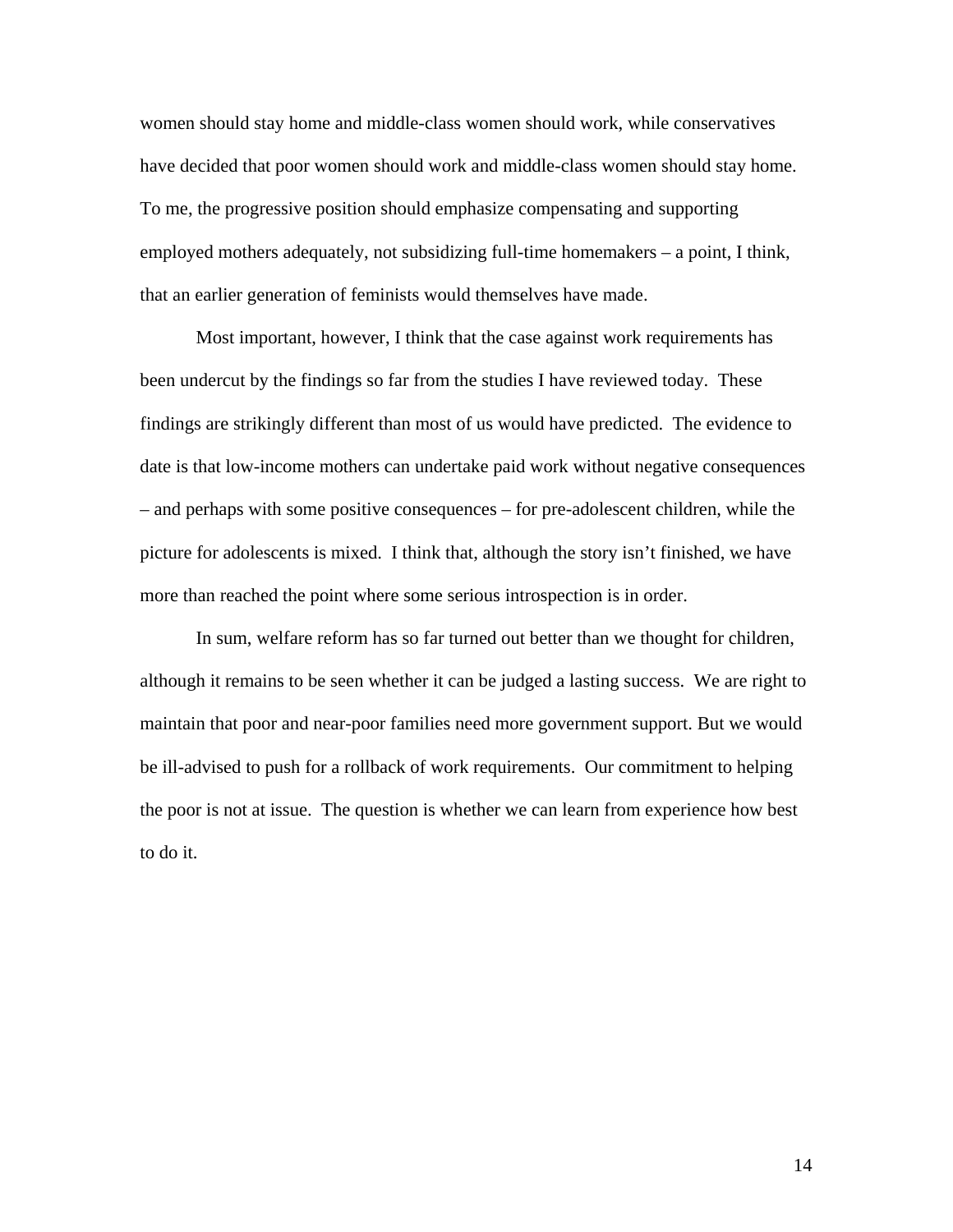| Age at                        | Three-City                                                                            | Women's Emp.                                                              | <b>MDRC</b> Next                                                 |
|-------------------------------|---------------------------------------------------------------------------------------|---------------------------------------------------------------------------|------------------------------------------------------------------|
| baseline                      | Study                                                                                 | Study                                                                     | Generation                                                       |
| <b>Infants</b>                | Not studied                                                                           | Not studied                                                               | Few effects                                                      |
| Pre-schoolers<br>Elem. school | No effects of<br>mother's<br>employment or<br>welf. transitions<br><b>Not Studied</b> | Positive effects<br>of combined<br>welf & work on<br>behavior<br>problems | Positive effects<br>of earnings<br>supplements<br>on test scores |
| <b>Adolescents</b>            | No effects on                                                                         | [Cross-sectional]                                                         | Negative:                                                        |
|                               | most outcomes;                                                                        | positive results                                                          | poorer school                                                    |
|                               | perhaps some                                                                          | on suspension                                                             | performance $\&$                                                 |
|                               | mental health                                                                         | $&$ expulsion in                                                          | more grade                                                       |
|                               | improvement                                                                           | school]                                                                   | repetition.                                                      |

Table 1. Summary of Findings, by Age of Child